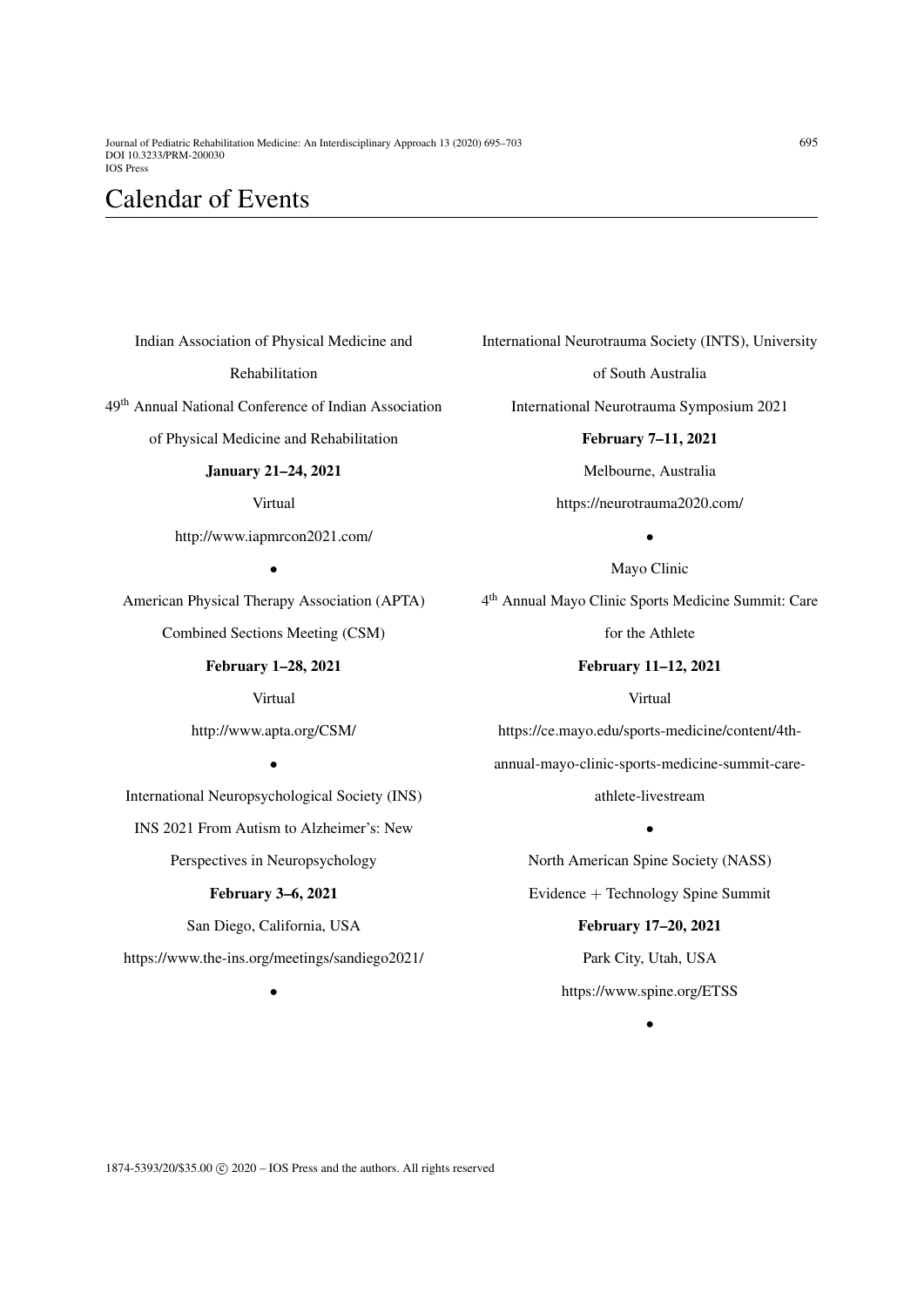Parent Project Muscular Dystrophy

PPMD's 2021 Advocacy Conference

### February 27–March 2, 2021

Washington, DC, USA

https://www.parentprojectmd.org/advocacy/take-

### action/advocacy-conference/

•

Mayo Clinic

5<sup>th</sup> Annual Sports Medicine for the Clinician 2021

#### March 5–6, 2021

### Virtual

https://ce.mayo.edu/sports-medicine/content/5th-

annual-sports-medicine-clinician-2021-livestream-0

•

### Mayo Clinic

Electromyography (EMG), Electroencephalography (EEG), and Neurophysiology in Clinical Practice 2021

# March 14–20, 2021

Virtual

https://ce.mayo.edu/content/electromyography-emgelectroencephalography-eeg-and-neurophysiology-

clinical-practice-2021

•

American Neuropsychiatric Association (ANPA)

32nd Annual Meeting

### March 17–20, 2021

Boston, Massachusetts, USA https://anpa.wildapricot.org/event-3627529

•

ComtecMed

The 15th Congress on Controversies in Neurology

(CONy)

March 18–21, 2021

Dubrovnik, Croatia https://cony.comtecmed.com/

> • RISE

The RISE Summit on Social Determinants of Health

March 28–30, 2021 Nashville, Tennessee, USA

https://www.rise-sdoh.com/

•

American Occupational Therapy Association (AOTA) 2021 AOTA Annual Conference & Expo

April 7–11, 2021

San Diego, California, USA https://www.aota.org/Conference-Events.aspx

•

National Association of Neonatal Therapists

NANT11

April 8–10, 2021

Virtual

https://nantconference.com/early-notification/

•

Neuro-Developmental Treatment Association (NDTA) NDTA 2021 Annual Virtual Conference

April 8–10, 2021

Virtual https://www.ndta.org/conference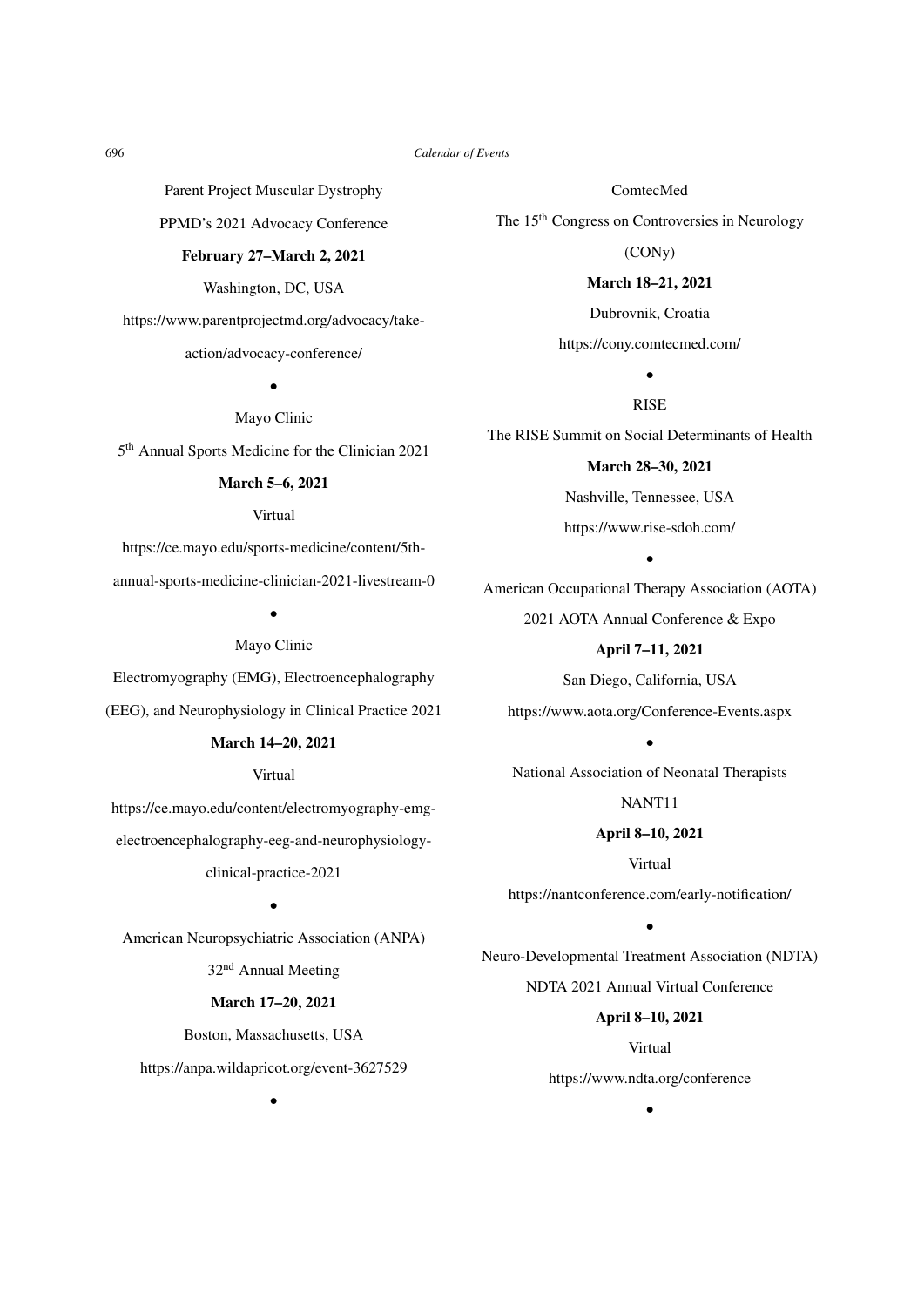EuroNeuro

EuroNeuro 2020 | 11th Edition: Update on Neuroanesthesia & Neuro-Intensive Care

### April 14–16, 2021

Paris, France https://euroneuro2020.com/

•

Pediatric Orthopaedic Society of North America

(POSNA)

39th EPOS Annual Meeting

# April 14–17, 2021

Porto, Portugal

https://www.epos2021.org/ •

American Academy of Neurology (AAN)

73rd Annual Meeting

# April 17–23, 2021

San Francisco, California, USA https://www.aan.com/conferences-community/ upcoming-conference-dates/

•

European Society for Paediatric Urology (ESPU), The Societies for Pediatric Urology (SPU) 5 th Joint Meeting of ESPU-SPU

### April 21–24, 2021

Lisbon, Portugal

https://congress2021.espu.org/

Spine Society of Europe (EUROSPINE)

Spine Specialty Meeting 2021

April 29–30, 2021

Frankfurt, Germany

https://www.eurospinemeeting.org/frankfurt2021

•

Société Francophone d'Etudes et de Recherche sur les

Handicaps de l'Enfance (SFERHE)

Congres SFERHE

May 3–4, 2021 Nîmes, France

http://sferhe2020.gipco-adns.com/

• Pediatric Orthopaedic Society of North America

(POSNA)

Annual Meeting & Pre-Course 2021

May 12–15, 2021 Dallas, Texas, USA https://posna.org/Physician-Education/Event-

> Calendar?event=43 •

International Society of Physical and Rehabilitation

Medicine (ISPRM)

15th ISPRM World Congress

May 16–19, 2021

Lisbon, Portugal

https://www.isprm.org/meet/future-congresses-2/

•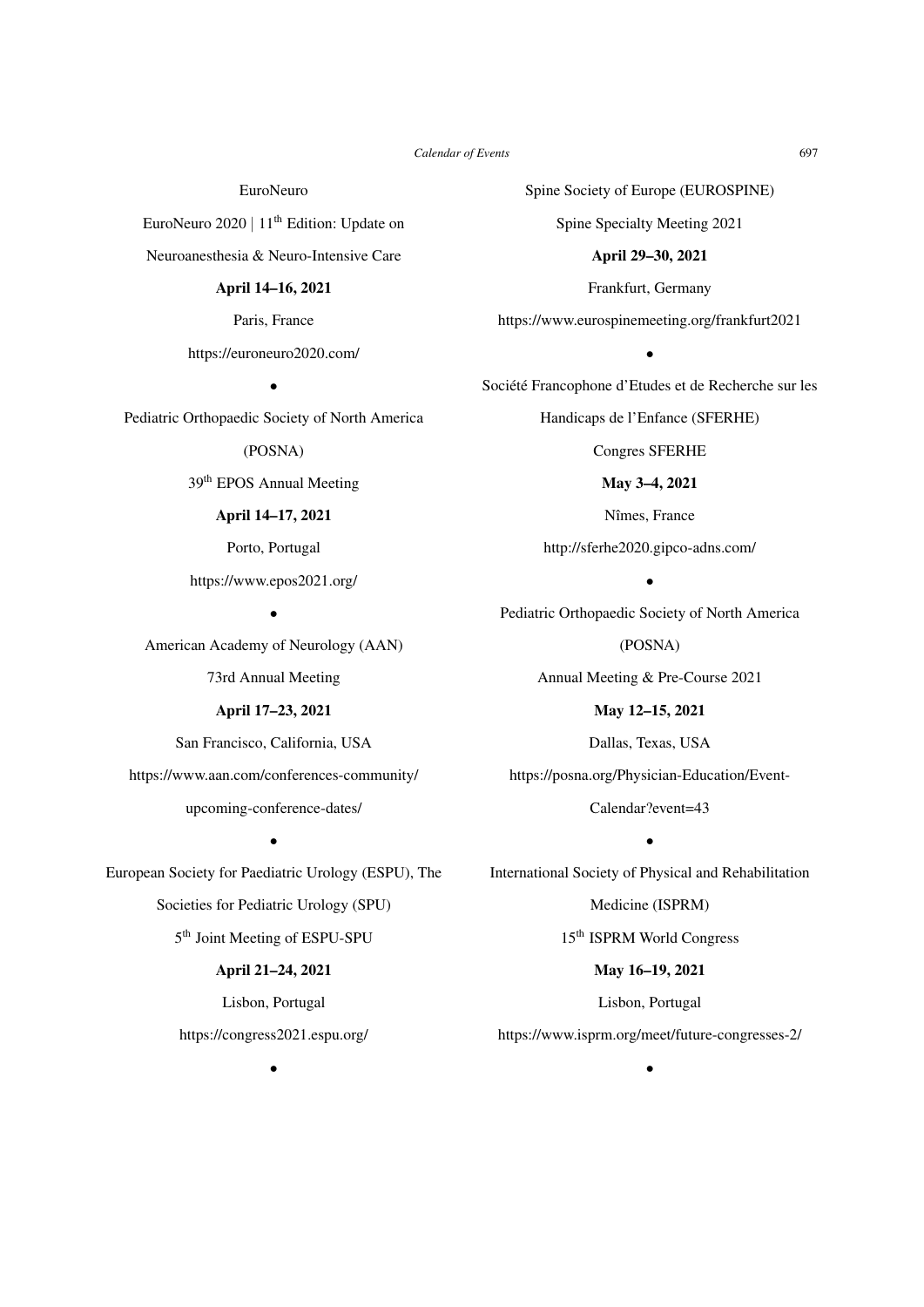European Academy of Childhood Disability (EACD) 33rd EACD Annual Meeting: Childhood Disability in a Changing World

# May 20–June 17, 2021

Virtual https://eacd2021.com/

•

World Federation for Ultrasound in Medicine and Biology (WFUMB), European Federation of Societies for Ultrasound in Medicine and Biology (EFSUMB), Societatea Românăde Ultrasonografie în Medicină și Biologie (SRUMB), Universitatea de Medicină și Farmacie "Victor Babes" din Timisoara (UMFT) WFUMB Congress 2021: The 18<sup>th</sup> World Federation for Ultrasound in Medicine and Biology Congress (WFUMB 2021), The 33rd Congress of European Federation of Societies for Ultrasound in Medicine and Biology (EUROSON 2021), The 24<sup>th</sup> National Conference of the Romanian Society of Ultrasound in Medicine and Biology (SRUMB 2021) May 26–29, 2021

> Timişoara, Romania https://wfumb2021.com/

> > •

Parent Project Muscular Dystrophy PPMD's 2021 Annual Conference June 23–27, 2021 Orlando, Florida, USA https://www.parentprojectmd.org/events/ppmds-2021-

annual-conference/

•

Society for Birth Defects Research & Prevention 61<sup>st</sup> Annual Meeting June 26–30, 2021 Pittsburgh, Pennsylvania, USA https://www.birthdefectsresearch.org/meetings/2021/

• International Neuropsychological Society (INS)

6 th Pacific Rim Conference

June 30–July 3, 2021

Melbourne, Australia

https://www.mersevents.com/6th-pacific-rim-conf

•

Rehabilitation Engineering and Assistive Technology Society of North American (RESNA) RESNA 2021: Welcome Home

July 7–10, 2021

Arlington, Virginia, USA https://www.resna.org/Events/Annual-Conference/ 2021-Call-for-Session-Proposals

•

North American Spine Society (NASS), The McKenzie Institute International 15th International Conference in Mechanical Diagnosis and Therapy <sup>R</sup> The Burden of Musculoskeletal Disability: Are We Moving in the Right Direction? August 6–8, 2021

> Ottawa, Ontario, Canada https://www.spine.org/McKenzie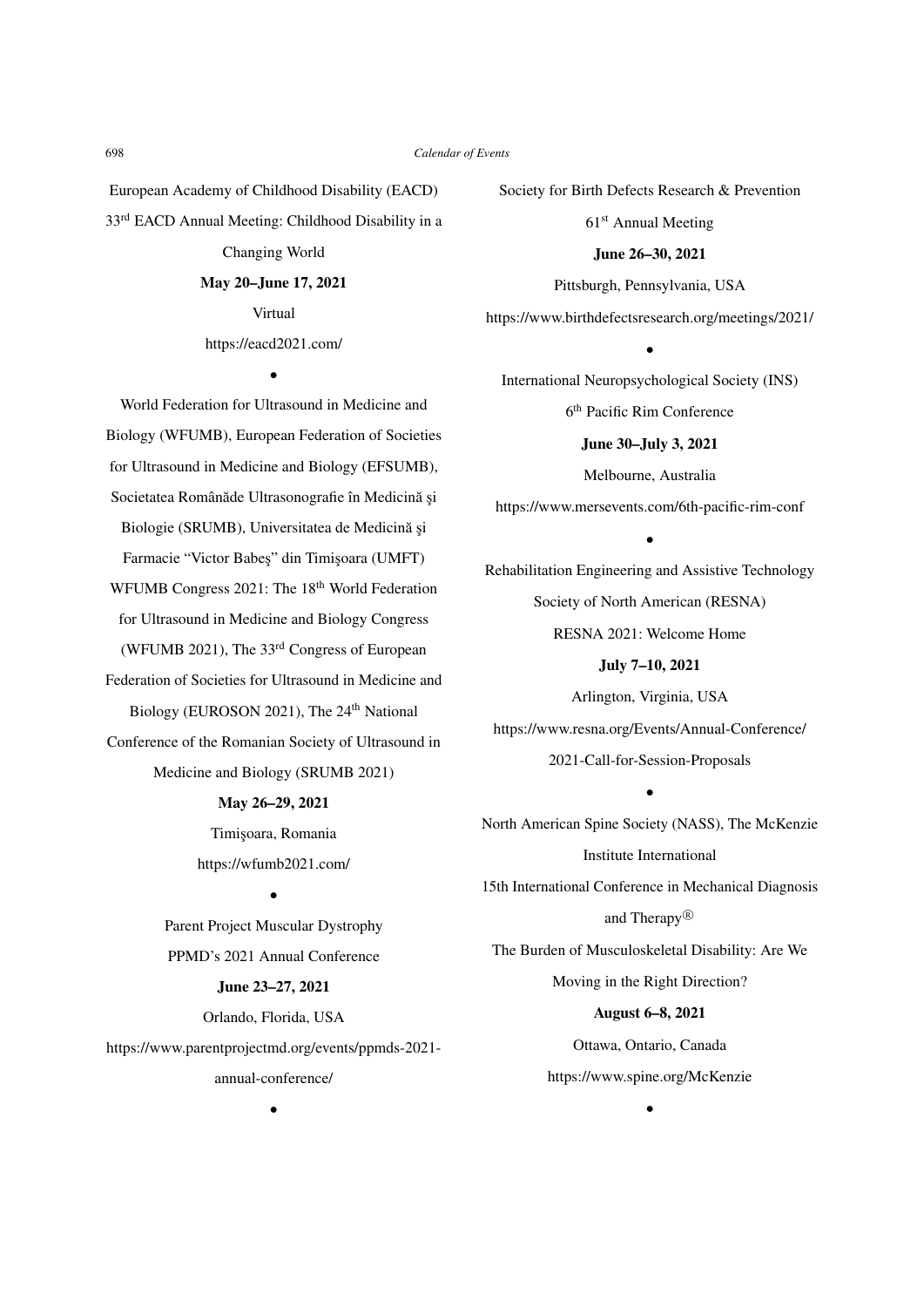Magnus Group

4 th International Conference on Neurology and Brain

**Disorders** 

September 9–11, 2021

Rome, Italy https://neurologycongress.com/

•

Canadian Critical Care Society (CCCS), Canadian Society of Respiratory Therapists, Canadian Association of Critical Care Nurses, World Federation of Societies of Intensive and Critical Care Medicine (WFSICCM) World Critical Care Congress 2021: Caring Intensively September 11–15, 2021 Vancouver, British Columbia, Canada https://www.worldcriticalcarecongress21.com/ •

> Federation of the European Societies of Neuropsychology (FESN) 8<sup>th</sup> Scientific Meeting of the FESN

### September 22–24, 2021

Thessaloniki, Greece

https://www.fesn.eu/activities/events/biennial-fesn-

congress/

•

American Congress of Rehabilitation Medicine

(ACRM) ACRM 98th Annual Conference || Progress in

Rehabilitation Research: Translation to Clinical

Practice

September 24–29, 2021 Dallas, Texas, USA

https://acrm.org/meetings/2021annualconference/

•

North American Spine Association (NASS) NASS 36<sup>th</sup> Annual Meeting

> September 29–October 2, 2021 Boston, Massachusetts, USA

https://www.spine.org/AM/Boston21 •

European College of Neuropsychopharmacology

(ECNP)

34rd ECNP Congress

October 2–5, 2021

Lisbon, Portugal https://www.ecnp.eu/Congress2021/ECNPcongress

•

American Academy for Cerebral Palsy and

Developmental Medicine (AACPDM)

75th Annual Meeting

October 6–9, 2021

Quebec City, Quebec, Canada

https://www.aacpdm.org/education/upcoming-events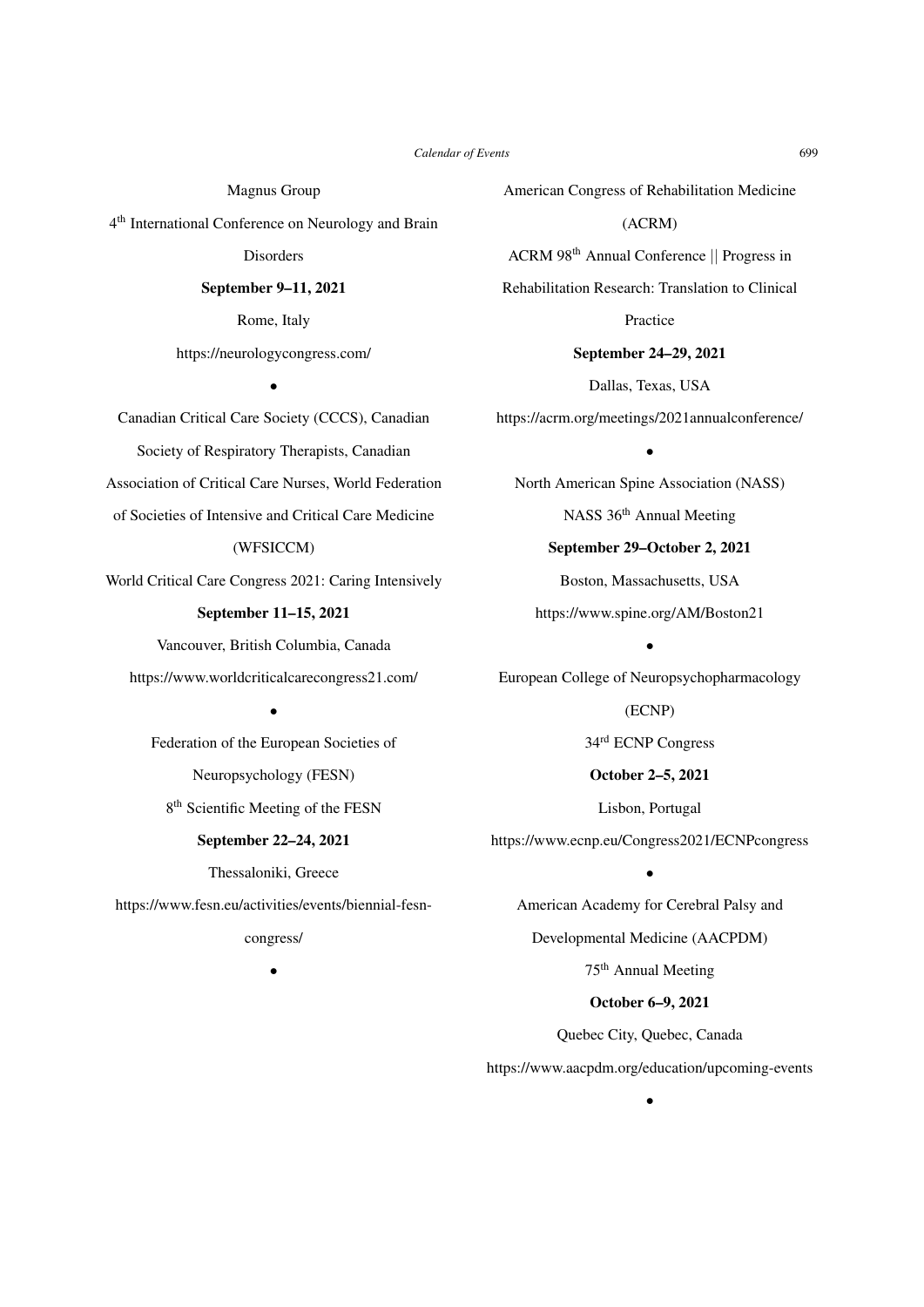International Paediatric Brain Injury Society (IPBIS)

4 th International Conference on Paediatric Acquired

Brain Injury

### October 6–9, 2021

New York City, New York, USA

# https://ipbis2021.org/

•

American Society of Hand Therapists (ASHT)

Annual Meeting

### October 7–10, 2021

St. Louis, Missouri, USA

https://www.asht.org/education/asht-annual-meeting

•

American Academy of Pediatrics (AAP)

2021 AAP National Conference and Exhibition

# October 8–12, 2021

Philadelphia, Pennsylvania, USA https://aapexperience.org/future-dates/

•

Spine Society of Europe (EUROSPINE) EUROSPINE 2021

October 13–15, 2021

Gothenburg, Sweden

https://www.eurospinemeeting.org/gothenburg2021

•

American Association of Neuromuscular & Electrodiagnostic Medicine (AANEM) AANEM Annual Meeting October 13–16, 2021 Aurora, Colorado, USA https://www.aanem.org/Meetings/Annual-Meeting/

Future-Annual-Meetings

• American Medical Rehabilitation Providers Association (AMPRA) Fall Education Conference & Expo October 24–27, 2021

Miami, Florida, USA

https://amrpa.org/Education/Events/Upcoming-Events •

> Neurocritical Care Society NCS 19th Annual Meeting

October 26–29, 2021 Chicago, Illinois, USA

https://www.neurocriticalcare.org/events/past-annual-

meetings

• American Academy of Physical Medicine and

Rehabilitation (AAPM&R)

Annual Assembly 2021

November 11–14, 2021

Nashville, Tennessee, USA

https://www.aapmr.org/education/calendar/future-and-

past-meetings •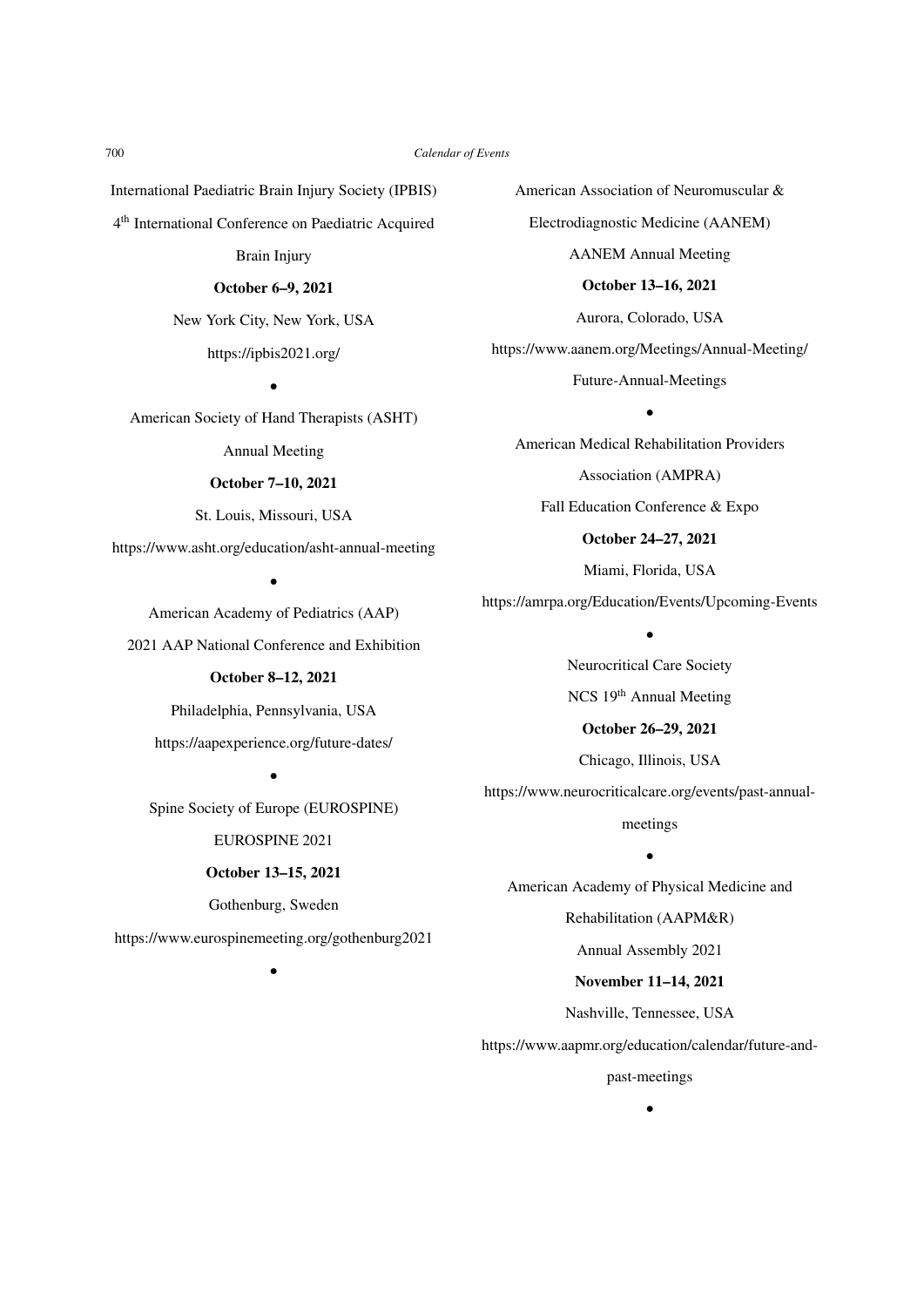Pediatric Orthopaedic Society of North America

(POSNA)

18th Annual International Pediatric Orthopaedic

Symposium

#### December 7–11, 2021

Orlando, Florida, USA

https://posna.org/Physician-Education/Event-

### Calendar?event=37

•

Australasian Academy of Cerebral Palsy and Developmental Medicine (AusACPDM), International Alliance of Academies of Childhood Disability

# (IAACD)

AusACPDM/IAACD Better Together 2022

March 1–5, 2022

Melbourne, Australia https://www.bettertogether2022.org/

•

International Brain Injury Association (IBIA) 14th Biennial World Congress on Brain Injury

# March 23–26, 2022

Dublin, Ireland

https://www.internationalbrain.org/meetings-andevents/ibia-world-congress

•

American Occupational Therapy Association (AOTA) 2022 AOTA Annual Conference & Expo

### March 31–April 3, 2022

San Antonio, Texas, USA https://www.aota.org/Conference-Events.aspx

•

American Academy of Neurology (AAN) 74th Annual Meeting

April 2–8, 2022

Seattle, Washington, USA https://www.aan.com/conferences-community/ upcoming-conference-dates/

> Nordic Seating Symposium NSS 2022 May 4–6, 2022

•

Reykjavik, Iceland https://nss2022.is/

•

Pediatric Orthopaedic Society of North America (POSNA)

Annual Meeting & Pre-Course 2022

May 11–14, 2022 Vancouver, British Columbia, Canada https://posna.org/Physician-Education/Event-Calendar?event=88

European Academy of Childhood Disability (EACD) 34th Annual Meeting: Networking Knowledge Into Actions

•

May 18–21, 2022 Barcelona, Spain

https://www.eacd2022.org/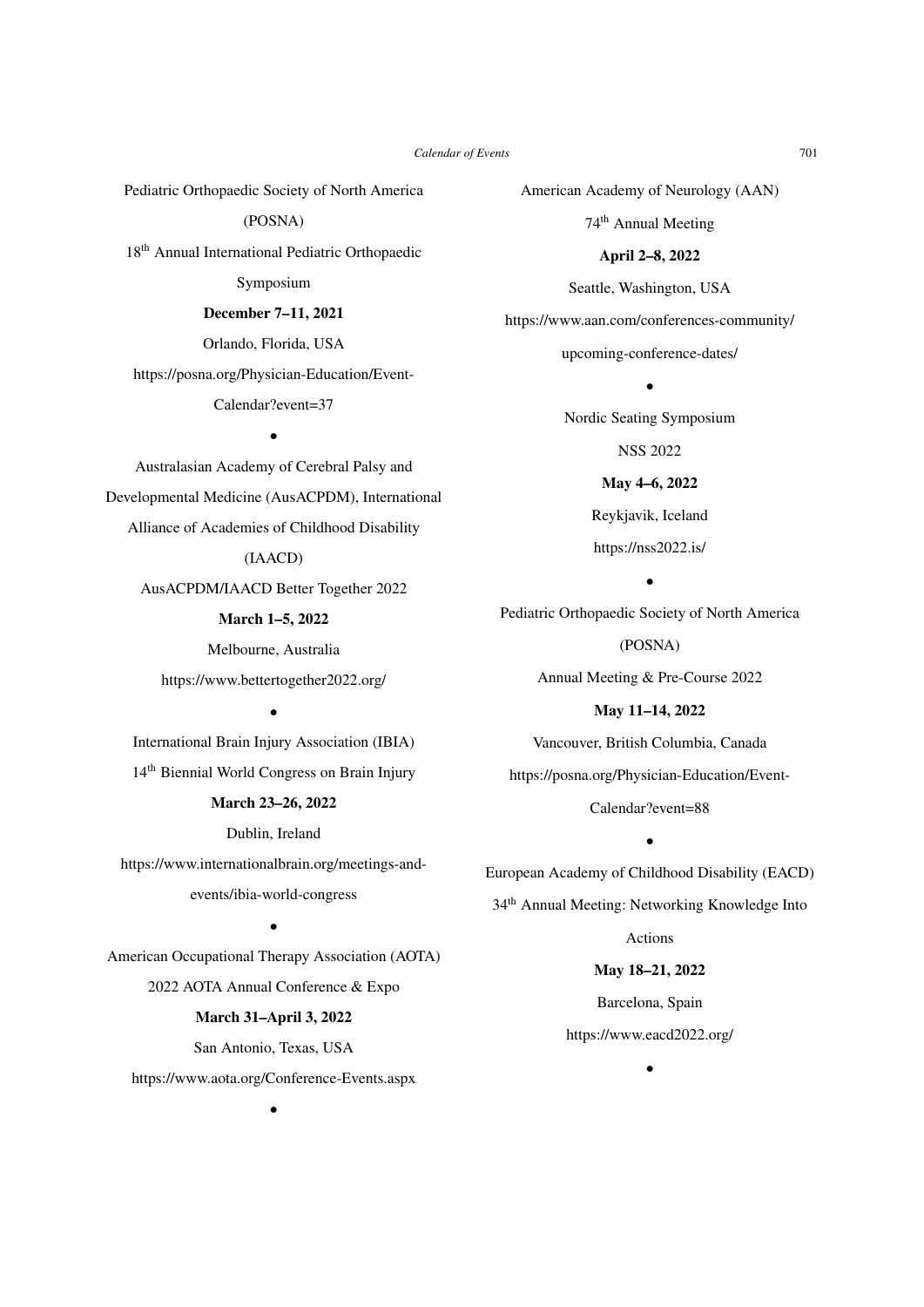Beitostølen Healthsports Center, Centre for Disability

and Development Research (CeDDR)

CAPA 2022 Symposium

#### May 23–26, 2022

Beitostølen, Norway

https://www.capa2022.com/

•

Central Remedial Clinic European Seating Symposium: Incorporating Assistive Technology

June 15–17, 2022

Dublin, Ireland

https://europeanseatingsymposium.eu/

•

Parent Project Muscular Dystrophy PPMD's 2022 Annual Conference

#### June 22–26, 2022

Scottsdale, Arizona, USA

https://www.parentprojectmd.org/events/ppmds-2022-

### annual-conference/

•

Society for Birth Defects Research & Prevention 62nd Annual Meeting

# June 25–29, 2022

Vancouver, British Columbia, Canada

https://birthdefectsresearch.org/future-and-past-am.

American Academy for Cerebral Palsy and Developmental Medicine (AACPDM) 76th Annual Meeting September 21–24, 2022

Las Vegas, Nevada, USA

https://www.aacpdm.org/education/upcoming-events

•

American Association of Neuromuscular & Electrodiagnostic Medicine (AANEM) AANEM Annual Meeting September 21–24, 2022 Nashville, Tennessee, USA https://www.aanem.org/Meetings/Annual-Meeting/

Future-Annual-Meetings

•

American Society of Hand Therapists (ASHT)

Annual Meeting

September 29–October 2, 2022

Washington, DC, USA

https://www.asht.org/education/asht-annual-meeting

•

American Academy of Pediatrics (AAP) 2022 AAP National Conference and Exhibition October 7–11, 2022

Anaheim, California, USA https://aapexperience.org/future-dates/

•

asp •